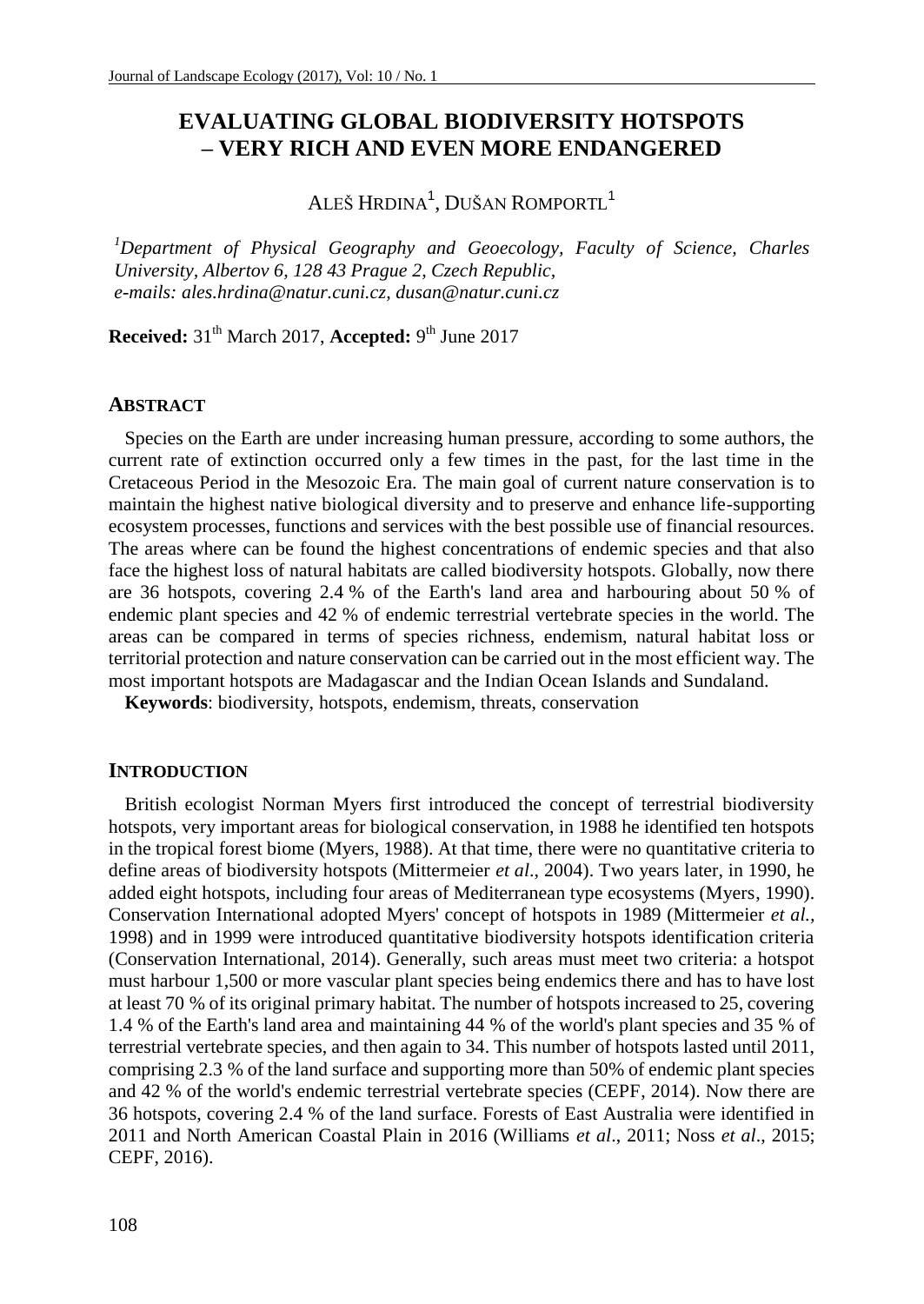The boundaries of biodiversity hotspots were determined by common biological features. Each of the areas is a unique biogeographic unit. This is evident in the case of islands or archipelagos and the same is true for continental ecological islands in clearly defined units. Typical examples are the Philippines, Japan, the East Melanesian Islands, New Caledonia, Polynesia-Micronesia, New Zealand, the Caribbean Islands, Madagascar and the Indian Ocean Islands or Southwest Australia, the Caucasus and the Cape Floristic Province, respectively. In some other areas are the boundaries defined by the lines of recognized divisions such as Wallace's line between Wallacea and Sundaland, or according to the expert judgement (Myers *et al*., 2000).

Along with the development of the terrestrial hotspots biodiversity concept were also identified the least endangered areas with high biodiversity. Wilderness areas are quantitatively defined as areas still harbouring more than 70 % of the original habitat area and with population density lower than 5 people per  $km<sup>2</sup>$ . These criteria are met by 44 % of the land surface, but high biodiversity wilderness areas, which must also meet the criterion of more than 1,500 endemic plant species, cover only 6.1 % of the total area in 5 regions: Amazonia, the North American Deserts, the Congo Forests of Central Africa, the Miombo-Mopane Woodlands and Grasslands of Southern Africa and New Guinea. In the five areas is found 17 % of endemic plant species and 8 % of the world's endemic terrestrial vertebrate species (Mittermeier *et al*., 2004). Besides terrestrial biodiversity hotspots there were also identified ten marine biodiversity hotspots: South Japan, the Gulf of Guinea, the North Indian Ocean, Eastern South Africa, the Cape Verde Islands, the West Caribbean, the Philippines, the Red Sea and the Gulf of Aden, the South Mascarene Islands, the Sunda Islands (Roberts *et al*., 2002). There are many approaches, based on the ecological criteria of vulnerability and irreplaceability, and their combinations, how to identify global conservation priorities. Conservation International uses a two-pronged strategy for prioritizing global conservation. At the same time is focusing on the threatened and irreplaceable terrestrial biodiversity hotspots and on the high biodiversity wilderness areas, which are also irreplaceable but still largely intact and providing significant conservation opportunities (Conservation International, 2014).

The hotspot concept has also many critics. Peter Kareiva and Michelle Marvier (2003) argued that the hotspot idea attracted too many financial resources and other areas playing a significant ecological role are downplayed. By investing exclusively in hotspots we risk to lose important areas that contribute to many ecosystem services. Similarly Jepson and Canney (2001) think that biodiversity hotspots concept provides only a partial response. From another point of view, Cañadas *et al.* (2014) claim that hotspots are to large for effective conservation and they detect smaller hotspots within larger hotspots. Stork and Habel (2014) criticize identifying biodiversity hotspots without considering invertebrates. Marine biodiversity hotspots have also been the subject of controversy (Marchese, 2015).

# **BIODIVERSITY WITHIN HOTSPOTS**

Natural environment and geographical conditions of biodiversity hotspots have been attracting over a long period a large number of fauna and flora species. There are, based on the CEPF (2014) data, more than 150,000 endemic plant species, half of all species of the world. The highest number of species, about 30,000 vascular plant species, grows in the Tropical Andes. The next hotspots ranked include Sundaland, the Mediterranean Basin and Atlantic Forest with more than 20,000 species. Special attention should be paid to Madagascar and the Indian Ocean Islands, where 9 of 10 species are endemic.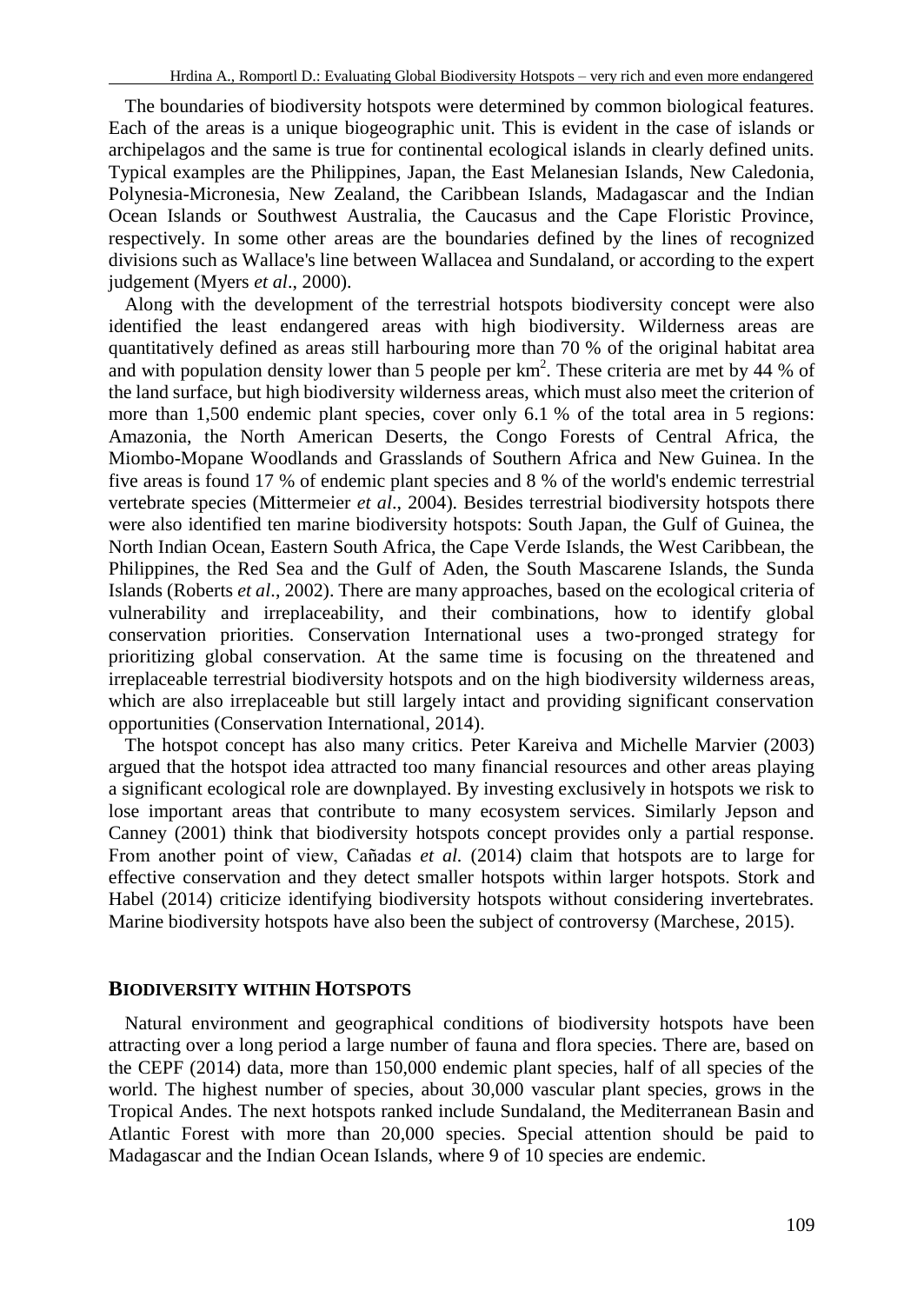The highest mammal species richness  $-570$  species  $-$  can be found in the Tropical Andes, similarly in Indo-Burma, Mesoamerica and the Eastern Afromontane hotspot. The largest proportion of endemic species can be found within all the island hotspots; in the foreground is as usual Madagascar with 92.9 %. The top positions in bird diversity belong to the same four hotspots, complemented by species-rich hotspots Himalaya or South American Atlantic Forest or Tumbes-Chocó-Magdalena. Especially three regions are important with respect to amphibian diversity: American hotspots the Tropical Andes, Mesoamerica and Atlantic Forest; Southeast Asian hotspots Indo-Burma and Sundaland; East African hotspots Madagascar and the Indian Ocean Islands and the Eastern Afromontane. On the other hand New Caledonia has no amphibian species. Most reptile species are located in the same three regions, the most important region being Central America and the Caribbean. The Mekong, Chao Phraya, Salween and Irrawaddy river basins are extremely rich in freshwater fish species, Indo-Burma is inhabited by 1,262 and Sundaland 950 species. Species-rich are also rivers and lakes of the East African Rift, the Eastern Afromontane hotspot harbouring 893 species. The Cerrado gets ranking number four with 800 freshwater fish species.

#### **THREATS FOR BIODIVERSITY**

Threats in biodiversity hotspots are the same as those that threaten biodiversity worldwide, having been only more intensive there. Habitat fragmentation, degradation, destruction and loss are a pervasive threat affecting hotspots (Brooks *et al.*, 2002). Anthropogenic acceleration of climate change magnifies the effects of habitat fragmentation, degradation and loss (Thomas *et al*., 2004). The average proportion of land area per hotspot with novel climate was modelled to be about 16 %. The distribution of novel and disappearing climate are principally concentrated at low latitudes (Bellard *et al*., 2014). Predatory invasive alien species have already had a devastating impact on the island hotspots, where species evolved in the absence of predators. Introduction of invasive alien plant species, particularly those of Mediterranean-type vegetation, is also having massive ecosystem effects. Direct wildlife exploitation for food, pet trade, or medicine is a serious threat to all hotspots (CEPF, 2014). In biodiversity hotspots live about 2 billion people. However, the relationship between people and biodiversity is not simply one where presence of more people results in greater impacts on biodiversity. For human-biodiversity interactions is more important human activity than human density (Mittermeier *et al*., 2004). Biodiversity hotspots are also notable centres of violent conflict (Dudley *et al*., 2002).

#### **EVALUATION OF HOTSPOTS' IMPORTANCE**

The analysis by Myers *et al*. (2000) was driven by two criteria: species endemism and degree of threat, and considered five key factors: numbers of endemics and endemic/species ratios for plants and vertebrates, and habitat loss. Hotspots, which appeared most often in the top ten listings for each factor, were the leaders. Scientific knowledge has deepened, the number of hotspots has increased. These are the main reasons for the new analysis. In this analysis was used modified Myers' method for mutual comparison of the quality of biodiversity hotspots, which considered thirteen factors (instead of five): numbers of endemics and endemic/species ratios for plants, mammals, birds, amphibians, reptiles and freshwater fishes, and habitat loss. These factors do not carry equal weight, so they cannot be combined into a single quantitative ranking. For the purposes of qualitative comparison were compiled the rankings of each factor. Due to the higher number of hotspots, 36 instead of 25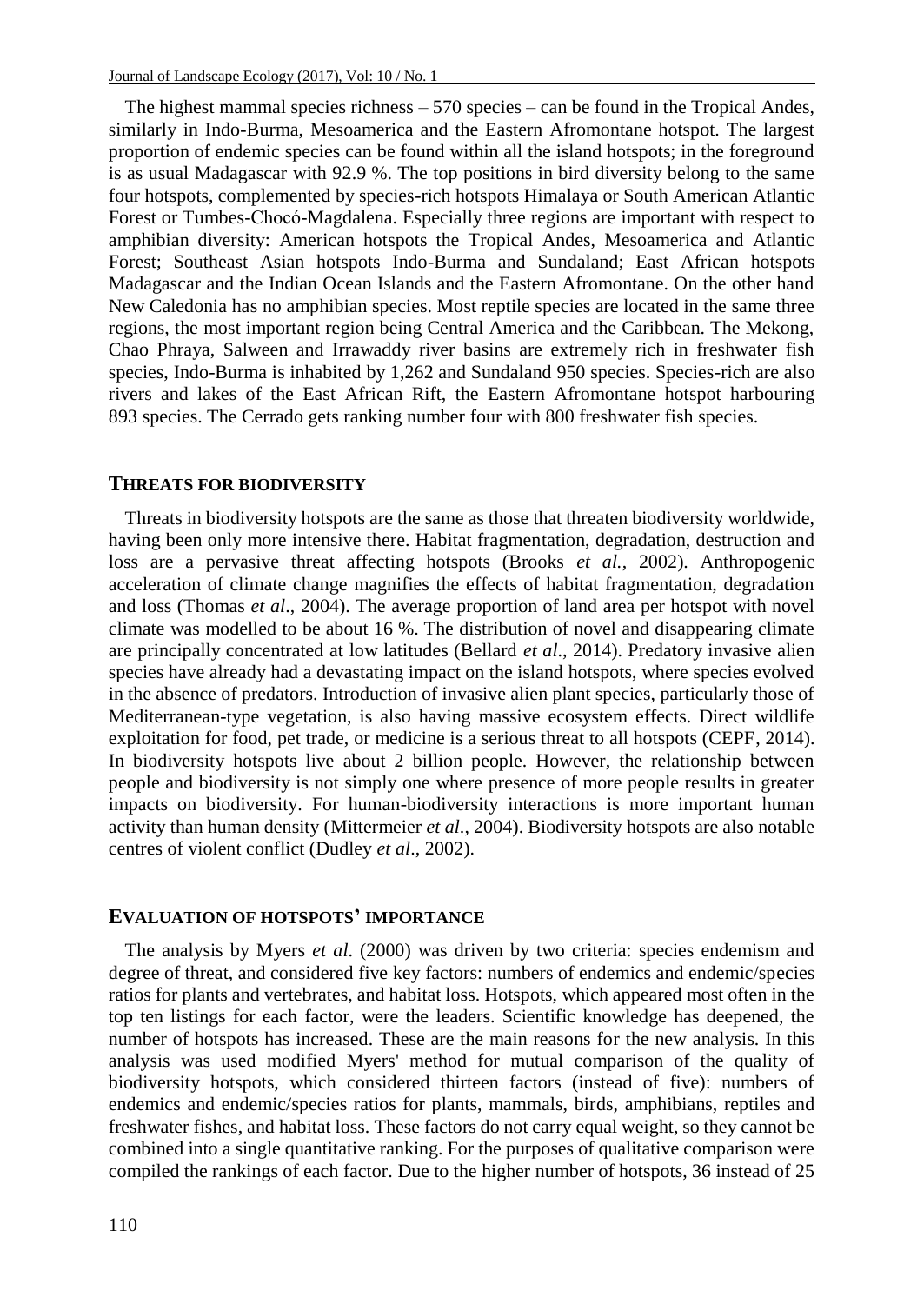were considered top twelve listings for each factor. As a proxy indicator was used the sum of all factors rankings. For assessing the distribution of national parks in hotspots, was used a database (based on the WDPA dataset), analysed in GIS.

Biodiversity hotspots, appearing for all thirteen factors in the top twelve listings, are the most important on the world´s terrestrial surface. These are Madagascar and the Indian Ocean Islands and Sundaland followed by the Philippines appearing twelve times and the Caribbean Islands appearing eleven times. All the areas are island hotspots, most of them being small areas, making them even more important. Next ranking numbers get to the Atlantic Forest, scoring also eleven times, Indo-Burma nine times, the Tropical Andes eight times and Mesoamerica and the Eastern Afromontane seven times. The six richest hotspots in terms of biodiversity are those with the lowest proportion of the remaining natural vegetation, reaching in Madagascar and the Indian Ocean Islands and the Caribbean Islands hotspots 10 %, others displaying even smaller proportion.

Some other hotspots are hot conservation candidates because they greatly excel in one of the factors. The Mediterranean Basin has exceptional totals of endemic plants: 13,000, while the proportion of remaining natural vegetation is the smallest among all the hotspots. The Cape Floristic Region displays the second highest endemic species/area ratio for plants, just after the first New Caledonia. Although some of the biodiversity hotspots do not appear in the top twelve listings in any factor, they still must meet the criteria to qualify themselves as a hotspot and in comparison with the rest of the world have extraordinarily high species richness and endemism rate. The nine hotspots are Forests of East Australia, Himalaya, the California Floristic Province, the Chilean Winter Rainfall Valdivian Forests, Southwest Australia, Irano-Anatolian, Maputaland-Pondoland-Albany, the Caucasus and the Mountains of Central Asia.

Formerly 36 biodiversity hotspots covered an area of almost 24.9 million square kilometres, i.e. 16.7 % of the Earth's land surface (CEPF, 2014; CEPF, 2016). The area of the original primary habitat has been gradually decreasing there over the years, nowadays reaching 3.6 million square kilometres, i.e. 2.4 % of the Earth's land surface. The area of the original biodiversity hotspots' habitat was reduced by 85.5 %, only 14.5 % still remains. The average area of remaining vegetation is now only  $100,224 \text{ km}^2$ , which is almost seven times less than the original area. Generally, hotspots located outside the highly productive tropics in temperate or subtropical zone, have a larger proportion of the remaining natural vegetation. The northern hemisphere situated hotspots: the California Floristic Province, the Caucasus, the Mountains of Central Asia and Japan; and in the southern hemisphere: the Chilean Winter Rainfall-Valdivian Forests, the Succulent Karoo, the Cape Floristic Region, Maputaland-Pondoland-Albany, Southwest Australia and New Zealand, still having had 20 % or more of the original habitat area remaining. The only exception is the Mediterranean Basin, showing the lowest proportion due to the long-term and continuing human exposure. They are also located in developed countries (the United States, Japan, Australia, New Zealand), or in Chile and South Africa, known for their traditional and quite developed nature conservation.

The distribution of hotspots across biomes is very unequal. Of the total 36 biodiversity hotspots, 22 are located in the tropics, from very humid areas to sparsely wooded areas of savannas and grasslands. Seven hotspots are situated in the temperate forests biome: the Caucasus, the Irano-Anatolian hotspot, the Mountains of Central Asia, the Mountains of Southwest China, Japan, New Zealand and North American Coastal Plain; six can be characterised by the Mediterranean vegetation: the California Floristic Province, the Chilean Winter Rainfall-Valdivian Forests, the Cape Floristic Region, Southwest Australia, the Mediterranean Basin and the Horn of Africa; and one – the Succulent Karoo – is desert.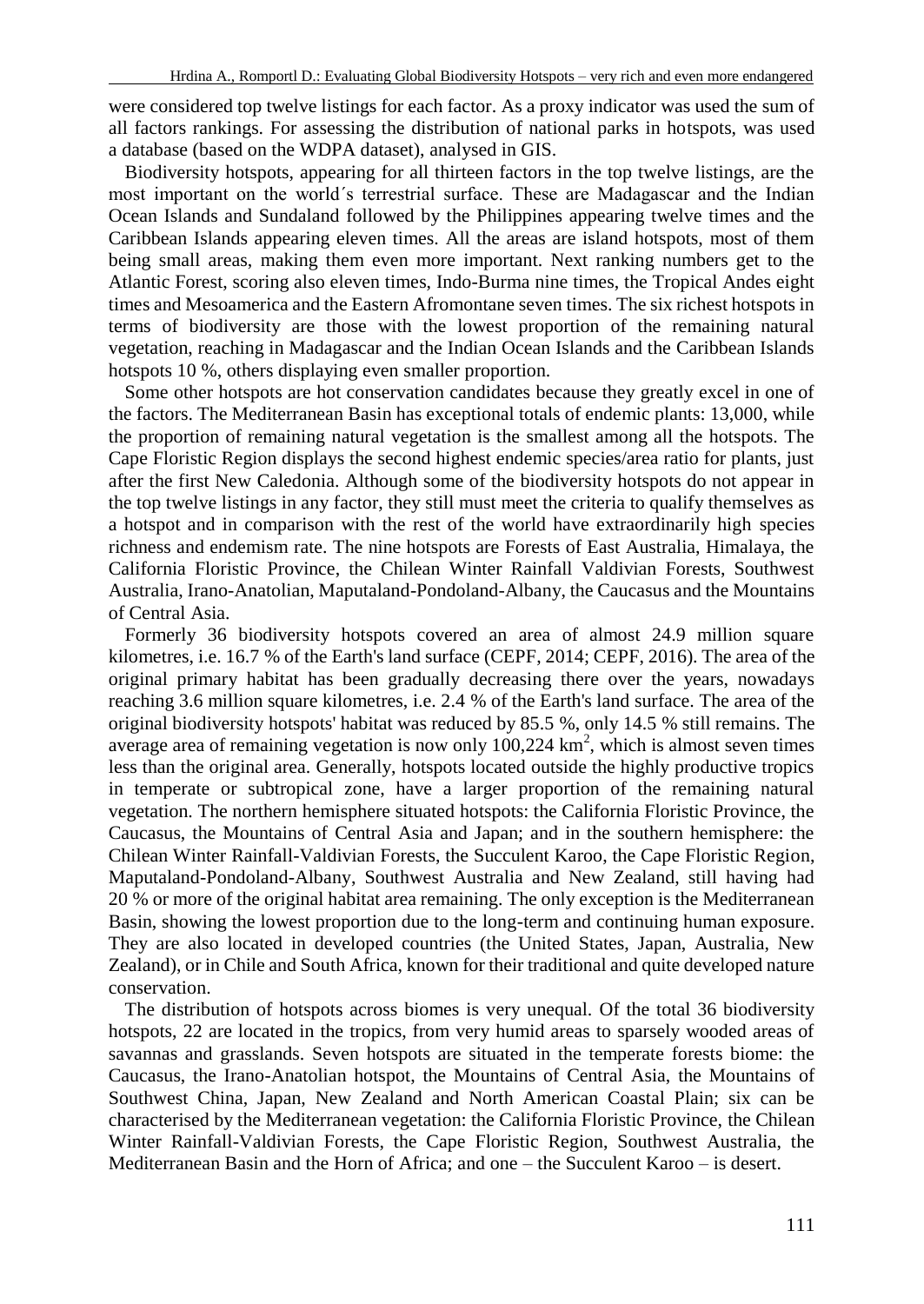# **NATURE CONSERVATION**

Approximately 2.7 million square kilometres, i.e. 10.9 % of the total area of hotspots has already been at least officially protected. The proportion of protected areas varies between individual hotspots in a wide range from 3.2 % to 37 %. Two of the five most important hotspots, Madagascar and the Indian Ocean Islands, and Atlantic Forest, have the lowest proportion of area under some types of territorial protection, only 3.2 % and 4.1 %, respectively. Protected areas in IUCN categories I-IV provide higher levels of protection, because they control to various extent resource use and human presence. The average coverage of protected areas in categories I-IV is 5.0 % within the hotspots' original area, in total reaching  $1,248,258 \text{ km}^2$ . Generally, hotspots situated outside the tropics have above-average proportion of protected areas in IUCN categories I-IV, from New Zealand with 22.1 % to Japan with 5.9 %. The exception is again the Mediterranean Basin and then also a specific desert hotspot, namely the Succulent Karoo. National parks (as defined in national legislations) cover an area of  $1,043,308.52 \text{ km}^2$ , the proportion of the total hotspots' area is 4.2 %. In all 36 biodiversity hotspots has been established 1,858 national parks of the total number of 3,375 so far. Thus, in the hotspots is situated more than every second of the world's national parks, but only 24 % of their total area is there. It is caused by the low average size of national parks in the highly fragmented landscape of hotspots.

Biodiversity hotspots are irreplaceable areas at high risk, with significant species richness, diversity and endemism. They deserve the most attention in the process of conservation, together with high biodiversity wilderness areas, also irreplaceable but still largely intact. In 2000 was established the Critical Ecosystem Partnership Fund focusing exclusively on the funding of conservation activities in the areas of biodiversity hotspots, particularly from U.S. private foundations (Dalton, 2000). The concept has attracted over \$1 billion in conservation investments (Mittermeier *et al*., 2011). Almost thirty of the 50 countries with the most underfunded biodiversity conservation programmes and projects host the global biodiversity hotspots: therefore, much more funding is required there (Waldron *et al*., 2013).

#### **CONCLUSION**

Every day biodiversity is being lost at up to 1,000 times the natural rate. The extinction of species, habitat destruction, land conversion, climate change, pollution or the spread of invasive species are only some of the threats responsible for today's crisis (IUCN, 2010). For the first time in human history, the rate of species extinction may exceed that of species discovery (Wheeler *et al*., 2012). Traditionally among the main responses to the current biodiversity crisis, there also is the establishment and effective management of protected areas to ensure the persistence of biodiversity not only in the hotspots (Bruner *et al.*, 2001). Surprisingly high number of currently existing protected areas are no more than "paper parks", it means they have official designation, but lack management plans, funding, capacity or enforcement and in some cases, even borders. Mismanagement also includes biodiversity conservation (CEPF, 2014). The main objectives of the current global conservation should be, *inter alia*, ensuring long-term stability in the already declared protected areas, reducing fragmentation and then also establishing new protected areas in places with intact habitat with the highest conservation priority (Mittermeier *et al.,* 2004). Climate change is likely to have a large impact on biodiversity. Establishing protected areas that remain resistant and resilient to climate change as well as new ones in novel ecosystems is a further challenge (Araújo *et al*., 2004; Hannah *et al*., 2007; Bellard *et al*., 2014). Species movement including dispersal may be very difficult or impossible in heavily fragmented habitat (Thomas, 2011).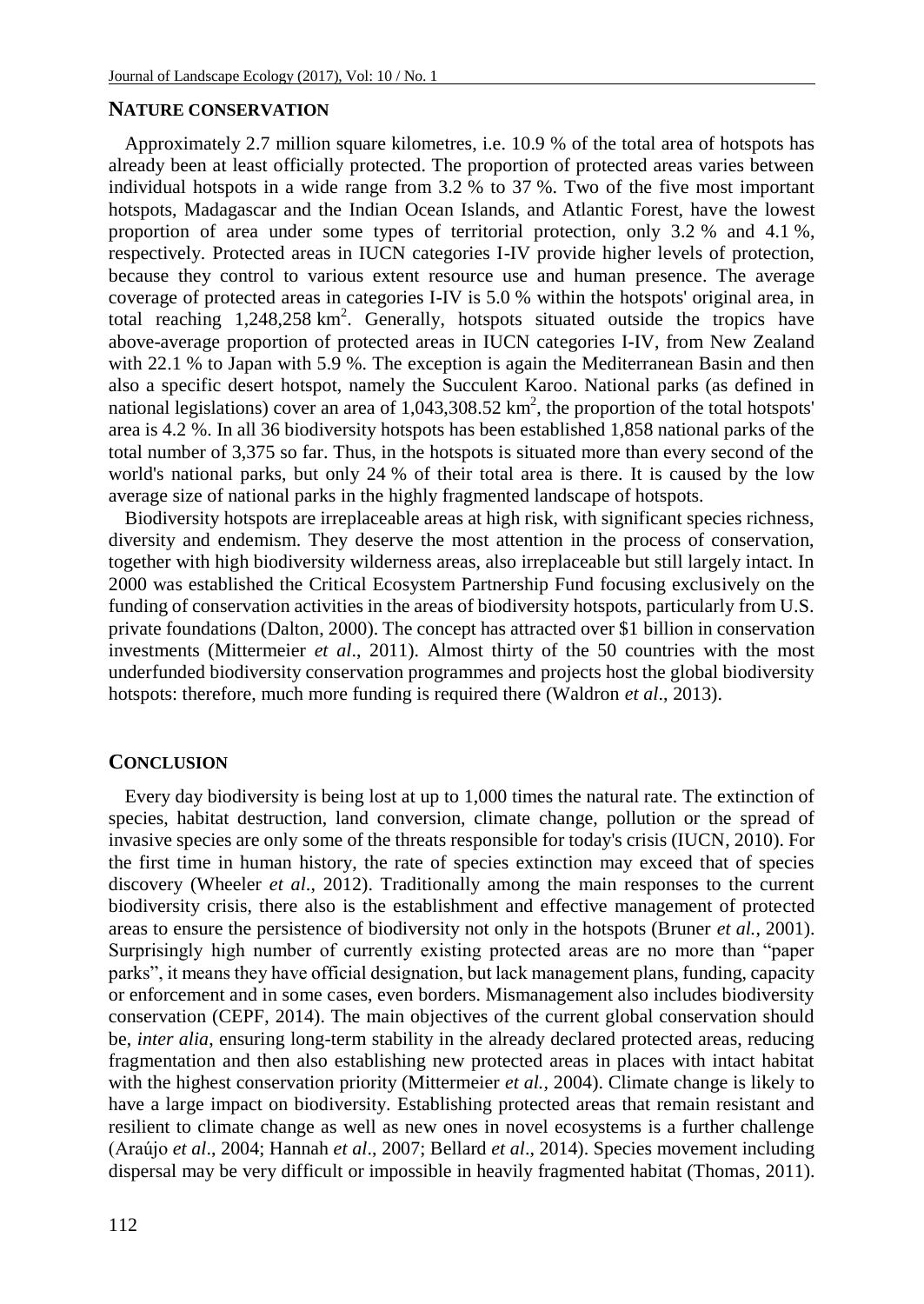Therefore, it is necessary to protect also the areas that will host target species in the near future and to establish, manage and protect the corridors, both linear ones and stepping stones (Mittermeier *et al*., 2004). The long-term goal is to attempt to restore degraded habitats to provide increased connectivity and to decrease fragmentation (CEPF, 2014).

Biodiversity hotspots and high biodiversity wilderness areas are inhabited by two-thirds of endemic plant species and half of the world's endemic species of terrestrial vertebrates in only 8.5 % of the Earth's land surface. Hotspots provide us with the real measure of the conservation challenge. Unless we succeed in conserving this small fraction of the planet's land area, we will lose more than half of our natural heritage (CEPF, 2014).

To conclude, the analysis evaluates 36 instead of 25 hotspots that existed in 2000. The current available species data are more complete and accurate, so they allow consideration of 13 factors instead of 5 and more precise results of biodiversity hotspots' importance. Hotspots with the highest conservation priority are Madagascar and the Indian Ocean Islands, Sundaland, the Philippines and the Caribbean Islands, all island hotspots, with the lowest proportion of the remaining natural vegetation, located in the tropics. Effective conservation in the areas of biodiversity hotspots must be among the tasks of high priority at present and in the near future.

# **REFERENCES**

Araújo, M.B., Cabeza, M., Thuiller, W., Hannah, L., Williams, P.H. (2004). Would climate change drive species out of reserves? An assessment of existing reserve-selection methods. *Global Change Biology* 10: 1618–1626.

Bellard, C., Leclerc, C., Leroy, B., Bakkenes, M., Veloz, S., Thuiller, W., Courchamp, F. (2014). Vulnerability of biodiversity hotspots to global change. *Global Ecology and Biogeography* 23:1376-1386.

Brooks, T.M., Mittermeier, R.A., Mittermeier, C.G., Da Fonseca, G.A.B., Rylands, A.B., Konstant, W.R., Flick, P., Pilgrim, J., Oldfield, S., Magin, G., Hilton-Taylor, C., (2002). Habitat Loss and Extinction in the Hotspots of Biodiversity. *Conservation Biology* 16:909-923.

Bruner, A.G., Gullison, R.E., Rice, R.E., Da Fonseca, G.A.B. (2001). Effectiveness of Parks in Protecting Tropical Biodiversity. *Science* 291:125-128.

Cañadas, E.M., Fenu, G., Peñas, J., Lorite, J., Mattana, E., Bacchetta, G. (2014). Hotspots within hotspots: Endemic plant richness, environmental drivers, and implications for conservation. *Biological Conservation* 170:282-291.

CEPF (Critical Ecosystem Partnership Fund) - The Biodiversity hotspots (2014, November). Retrieved on November 7, 2014 from http://www.cepf.net/resources/hotspots/Pages/ default.aspx.

CEPF (Critical Ecosystem Partnership Fund) - Announcing the World's 36th Biodiversity Hotspot: The North American Coastal Plain (2016, November). Retrieved on February 14, 2016 from http://www.cepf.net/news/top\_stories/Pages/Announcing-the-Worlds-36th-Biodiversity-Hotspot.aspx.

Conservation International – Hotspots (2014, January). Retrieved on January 18, 2017 from http://www.conservation.org/where/priority\_areas/hotspots/

Dalton. R. (2000). Biodiversity cash aimed at hotspots. *Nature* 406:818.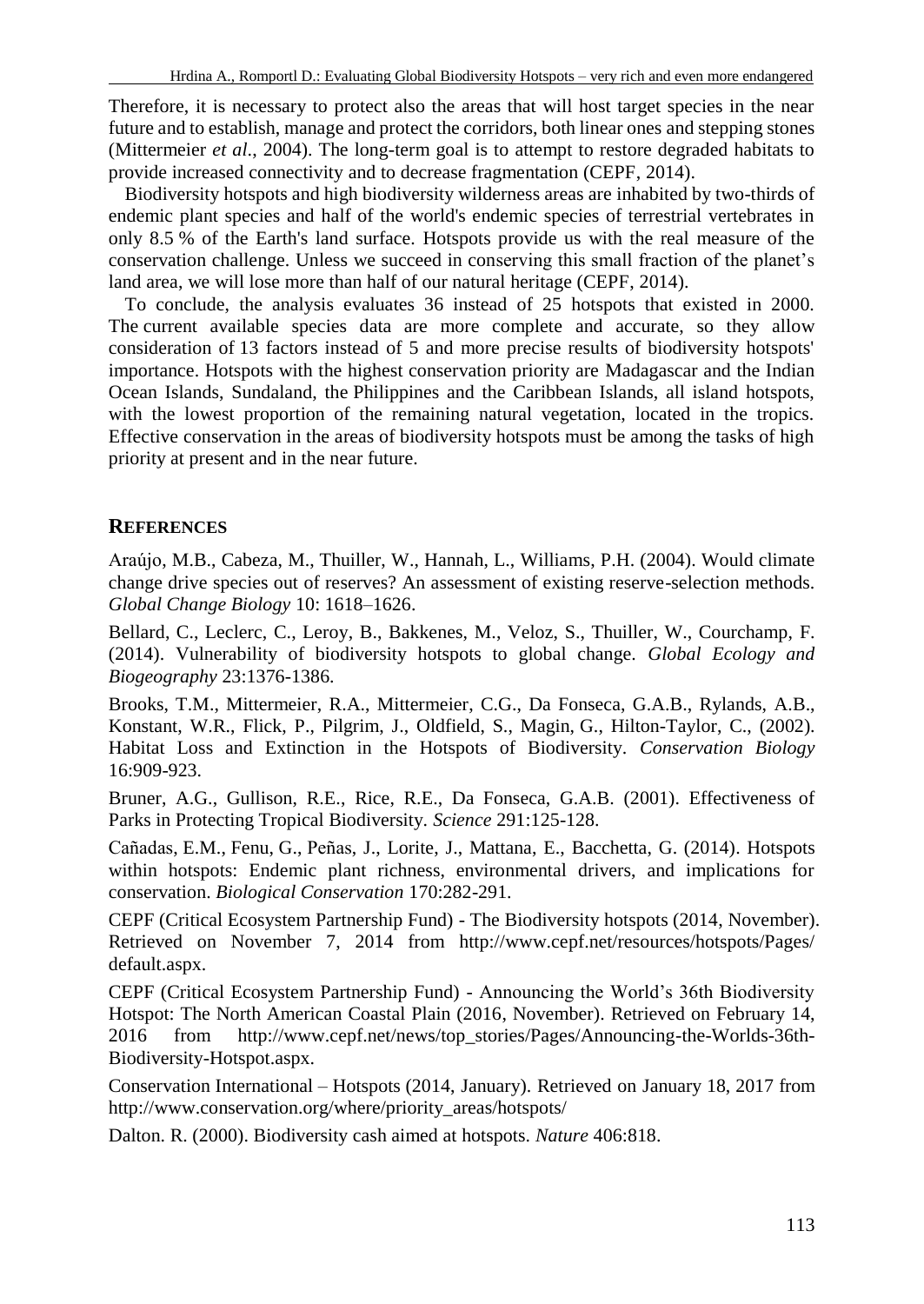Dudley, J.P., Ginsberg, J.R., Plumptre, A.J., Hart, J.A., Campos, L.C. (2002). Effects of War and Civil Strife on Wildlife and Wildlife Habitats. *Conservation Biology* 16:319-329.

Hannah, L., Midgley, G., Andelman, S., Araújo, M., Hughes, G., Martinez-Meyer, E., Pearson, R., Williams, P. (2007). Protected area needs in a changing climate. *Frontiers in Ecology and the Environment* 5: 131-138.

IUCN - The IUCN Red List of Threatened Species (2010, September). Why is biodiversity in crisis? Retrieved on October 26, 2016 from http://www.iucnredlist.org/news/ biodiversity-crisis

Jepson, P., Canney, S. (2001). Biodiversity hotspots: hot for what? *Global Ecology and Biogeography* 10:225-227.

Kareiva, P., Marvier, M. (2003). Conserving Biodiversity Coldspots. *American Scientist* 91:344-351.

Marchese, C. (2015). Biodiversity hotspots: A shortcut for a more complicated concept. *Global Ecology and Conservation* 3:297-309.

Mittermeier, C.G., Turner, W.R., Larsen, F.W., Brooks, T.M., Gascon, C. (2011). Global biodiversity conservation: the critical role of hotspots. In: Zachos FE, Habel JC (eds) *Biodiversity Hotspots: Distribution and Protection of Priority Conservation Areas* (pp 3-22). Springer-Verlag, Berlin.

Mittermeier, R.A., Myers, N., Thomsen, J.B., Da Fonseca, G.A.B., Olivieri, S. (1998). Biodiversity Hotspots and Major Tropical Wilderness Areas: Approaches to Setting Conservation Priorities. *Conservation Biology* 12:516-520.

Mittermeier, R.A., Hoffmann, M., Pilgrim, J., Brooks, T., Lamoreux, J., Mittermeier, C.G., Gil, P.R., Da Fonseca, G.A.B., (2004). *Hotspots revisited: Earth's biologically richest and most endangered terrestrial ecoregions*. CEMEX, Mexico City

Myers, N., (1988). Threatened biotas: 'hotspots' in tropical forests. *Environmentalist* 8:187- 208.

Myers, N., (1990). The biodiversity challenge: expanded hotspots analysis. *Environmentalist* 10:243-256.

Myers, N., Mittermeier, R.A., Mittermeier, C.G., Da Fonseca, G.A.B., Kent, J. (2000). Biodiversity hotspots for conservation priorities. *Nature* 403:853-858.

Noss, R.F., Platt, W.J., Sorrie, B.A., Weakley, A.S., Means, D.B., Costanza, J., Peet, R.K. (2015). How global biodiversity hotspots may go unrecognized: lessons from the North American Coastal Plain. *Diversity and Distributions* 21:236-244.

Roberts, C.M., McClean, C.J., Veron, J.E.N., Hawkins, J.P., Allen, G.R., McAllister, D.E., Mittermeier, C.G., Schueler, F.W., Spalding, M., Wells, F., Vynne, C., Werner, T.B. (2002). Marine Biodiversity Hotspots and Conservation Priorities for Tropical Reefs. *Science* 295:1280-1284.

Stork, N.E., Habel, J.C. (2013). Can biodiversity hotspots protect more than tropical forest plants and vertebrates? *Journal of Biogeography* 41:421-428.

Thomas, C.D., Cameron, A., Green, R.E., Bakkenes, M., Beaumont, L.J., Collingham, Y.C., Erasmus, B.F.M., De Siqueira, M.F., Hughes, L., Hannah, L., Grainger, A., Huntley, B., Van Jaarsveld, A.S., Midgley, G.F., Miles, L., Ortega-Huerta, M.A., Peterson, A.T., Phillips, O.L., Williams, S.E. (2004). Extinction risk from climate change. *Nature* 427:145-148.